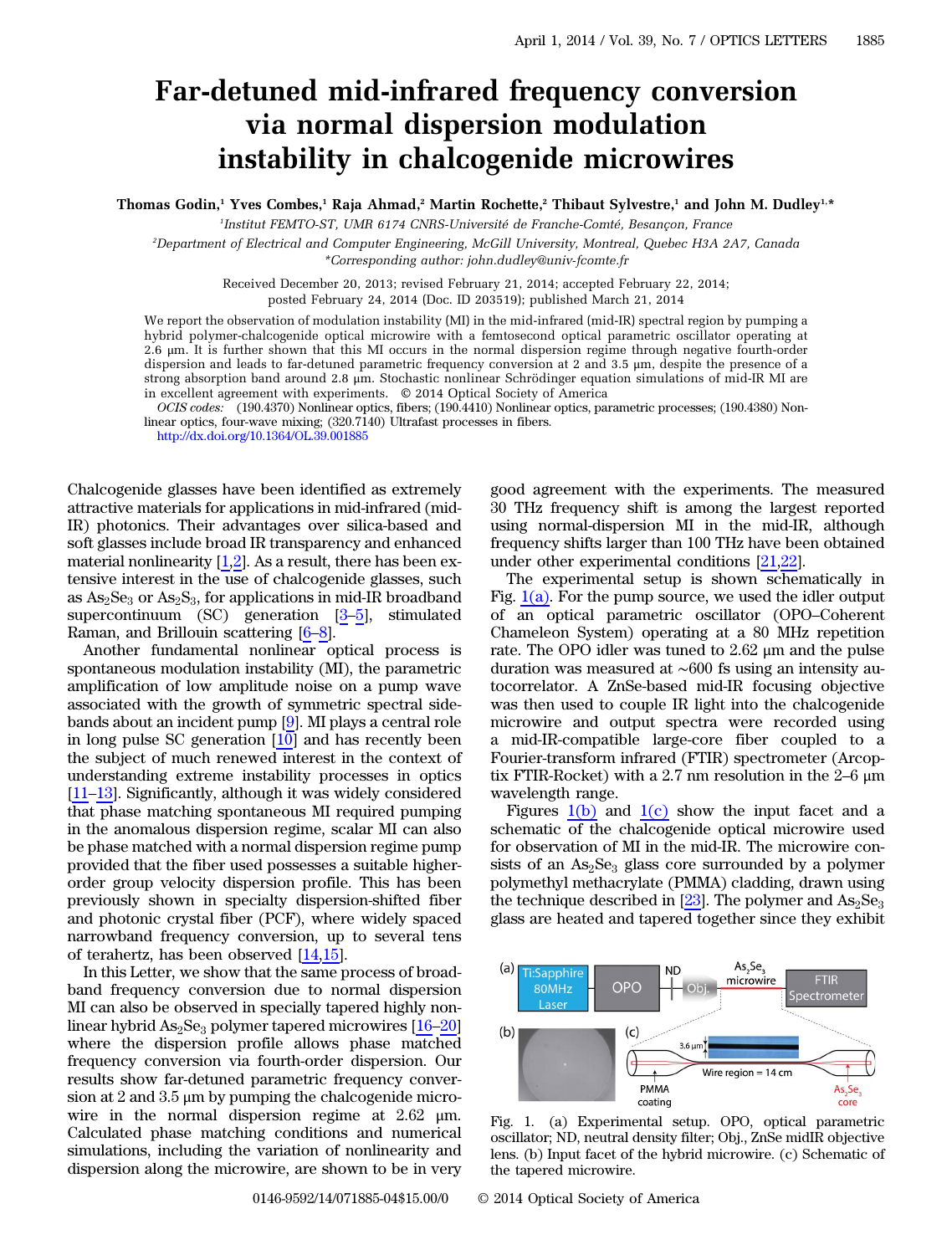comparable glass-transition temperatures. The PMMA cladding makes the microwire resistant to mechanical strain and prevents optical interaction and damage with outside environment. Finite element simulations for the fundamental mode show that the fraction of light propagating in the polymer cladding is negligible  $(<0.5\%)$  as the refractive index difference between  $\text{As}_2\text{Se}_3$  and PMMA is very high ( $\Delta n > 1.3$ ). The input core size in the untapered region is 16 μm and is reduced down to 3.6 μm in the 14-cm-long uniform tapered region. The cutoff wavelength for the fundamental mode is  $5.2 \mu m$ , but no evidence of multimode behavior was observed under our experimental conditions, which we attribute to weak intermodal coupling. The total insertion loss was also measured at 6 dB. As we discuss below, the zerodispersion wavelength (ZDW) in the 3.6 μm region is ∼2830 nm so that we pump in the normal GVD regime.

Figure [2](#page-1-0) shows the experimental spectra at the output of the microwire. Estimated input peak powers for these results were: (a)  $200 \text{ mW}$ ; (b) 1 W; and (c) 10 W. We see the clear emergence of two widely spaced MI sidebands with increasing pump power. The short-wavelength sideband is centered at 2080 nm (540 nm from the pump) and the long-wavelength sideband is at 3555 nm (935 nm from the pump). These two sidebands are symmetric in frequency with a frequency shift  $\Omega/2\pi = \pm 30$  THz. The shaded region in Fig. [2](#page-1-0) indicates the OH absorption band of the  $\text{As}_2\text{Se}_3$  microwire (located around 2.75 µm with a 200 nm width). We measured the loss (due to residual OH contamination) at  $\sim$ 13 dBm<sup>-1</sup> at the peak, but since the sidebands emerge from noise far from the absorption region, it has negligible influence on the MI frequency conversion process.

To interpret our experimental results quantitatively, we calculated the modal guidance and group-velocity dispersion (GVD) of the microwire and then performed numerical simulations of the pulse propagation. Figure [3](#page-1-1) shows the GVD parameter of the hybrid microwire for an increasing waist diameter for 3–<sup>16</sup> <sup>μ</sup>m. The GVD is numerically calculated from a step-index model for the hybrid  $\text{As}_2\text{Se}_3$ -PMMA microwire using known refractive index data.

<span id="page-1-0"></span>

Fig. 2. Experimental observation of MI when pumping at  $\lambda =$ 2620 nm in the normal dispersion regime. Input peak powers estimated at (a) 200 mW, (b) 1 W, and (c) 10 W. Fig. 3. GVD curves for selected microwire diameters.

For our microwire, the lead-in segment has a diameter of 16 μm and length of 2.8 cm. The 1.2 cm transition region reduces the diameter down to 3.6 μm and the diameter is maintained at this value for 14 cm. The output transition region and the lead-out section have 1.2 and 2.8 cm, respectively. Figure [3](#page-1-1) shows the calculated dispersion for the fundamental mode for a selection of diameters of the fiber structure. For a pump at 2.6 μm, the fiber is normally dispersive in all segments of the fiber, but the nonlinearity is particularly enhanced in the central microwire region that is of interest in MI frequency conversion.

The dispersion calculations allow us to calculate the phase matching condition for normal dispersion MI using the standard stability analysis approach [\[10](#page-3-7),[14\]](#page-3-10). The dispersion relation is expressed as

<span id="page-1-2"></span>
$$
K = \frac{\beta_3 \Omega^3}{6} \n\pm \left[ \left( \frac{\beta_2 \Omega^2}{2} + \frac{\beta_4 \Omega^4}{24} \right) \times \left( \frac{\beta_2 \Omega^2}{2} + \frac{\beta_4 \Omega^4}{24} + 2\gamma P \right) \right]^{1/2}, (1)
$$

where the  $\beta_i$ 's are the usual dispersion parameters,  $\gamma$  is the nonlinear coefficient, and  $P$  is the pump peak power. Here,  $K$  is the wavenumber of the perturbation and, for a normal dispersion pump with  $\beta_2 > 0$ , gain (imaginary wavenumber) is observed around frequencies of

$$
\Omega = \left(-\frac{12\beta_2}{\beta_4}\right)^{1/2}.\tag{2}
$$

At our pump wavelength of 2620 nm, calculations yield for the 3.6 μm microwire region dispersion At our pump wavelength of 2620 nm, calculations<br>yield for the 3.6 µm microwire region dispersion<br>parameters of:  $\beta_2 = 2.9296 \times 10^{-2} \text{ ps}^2 \text{ m}^{-1}$ ,  $\beta_3 = 2.8428 \times 10^{-3} \text{ ps}^3 \text{ m}^{-1}$ ,  $\beta_4 = -9.89 \times 10^{-6} \text{ ps}^4 \text{ m}$ MI gain frequency  $\Omega/2\pi = 30$  THz, in agreement with the measured MI frequency.

The parametric gain as a function of pump wavelength, for the 3.6 μm microwire, is readily calculated from the imaginary part of Eq.  $(1)$  $(1)$ , and the result is shown in Fig. [4.](#page-2-0) As the pump wavelength is varied over  $2.6-2.9$  µm, we clearly observe the transition between far-detuned MI in the normal dispersion regime and the usual scalar MI in the anomalous dispersion regime. Note that the location of the MI peaks is in good agreement with the experimental observations of Fig. [2.](#page-1-0) Experiments tuning

<span id="page-1-1"></span>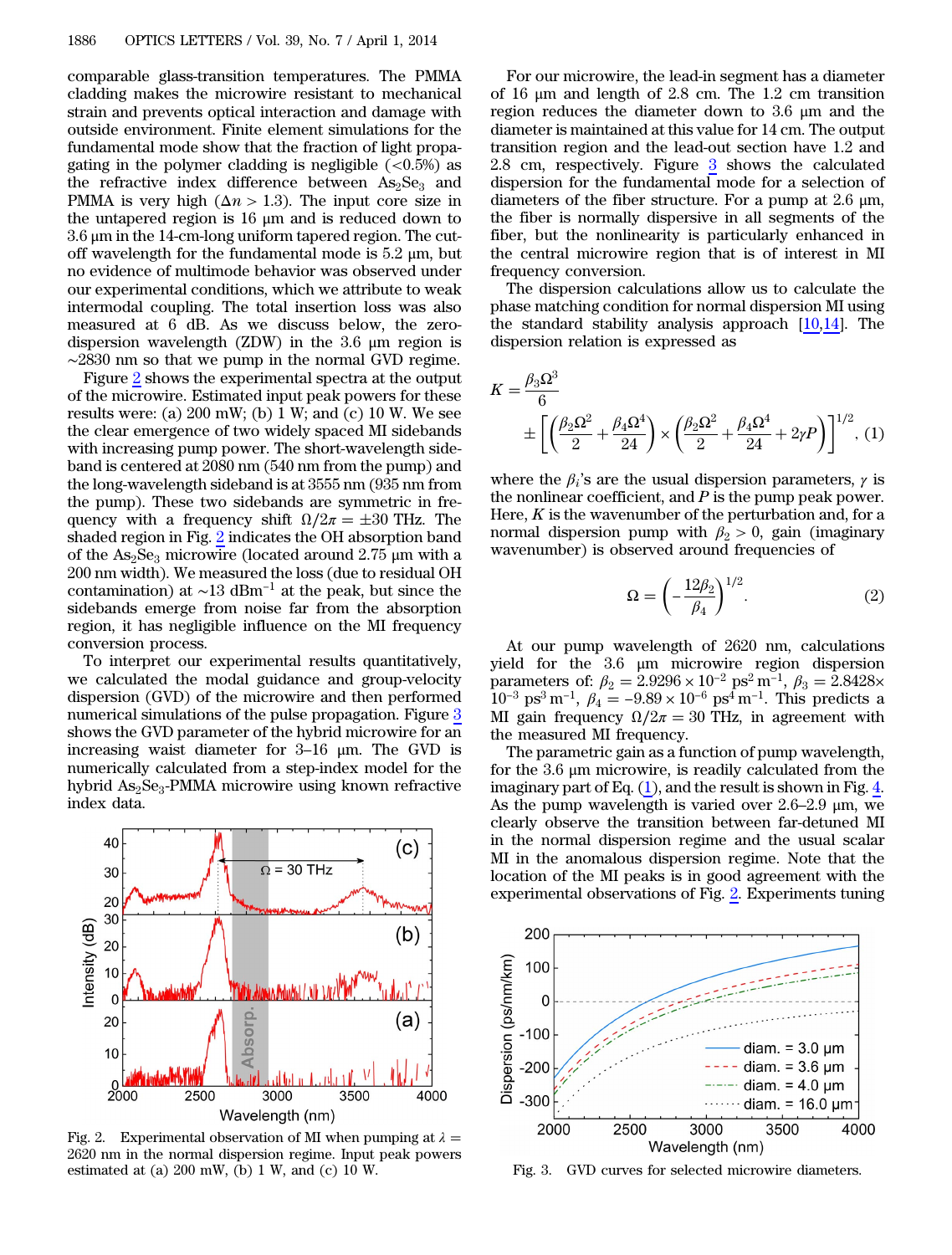<span id="page-2-0"></span>

Fig. 4. Calculated MI normalized gain as a function of pump wavelength. The dashed lines indicate the positions of the MI sidebands at the pump wavelength and the ZDW. The sideband positions seen in the experiment are also indicated.

to shorter pump wavelengths showed qualitative evidence of shifting along the MI gain curve but with sidebands closer to the noise floor. Tuning the pump to longer wavelengths was not possible since the broadened pump then entered the absorption band, although the use of a narrowband pump (tens of picoseconds or nanoseconds pulses) would be expected to yield broad tunability.

We also performed numerical simulations of the MI sideband generation process solving the nonlinear<br>Schrödinger equation (NLSE) [<u>8]</u>,<br> $i \frac{\partial A(z,t)}{\partial z} = \frac{\beta_2}{2} \frac{\partial^2 A}{\partial t^2} + i \frac{\beta_3}{6} \frac{\partial^3 A}{\partial t^3} - \frac{\beta_4}{24} \frac{\partial^4 A}{\partial t^4} - \gamma |A|^2 A$ , (3) Schrödinger equation (NLSE) [\[8](#page-3-5)],

$$
i\frac{\partial A(z,t)}{\partial z} = \frac{\beta_2}{2}\frac{\partial^2 A}{\partial t^2} + i\frac{\beta_3}{6}\frac{\partial^3 A}{\partial t^3} - \frac{\beta_4}{24}\frac{\partial^4 A}{\partial t^4} - \gamma |A|^2 A,\tag{3}
$$

using the usual split-step method and a stochastic noise model. We explicitly included variation in the nonlinear and dispersion parameters according to the change in diameter in all segments of the chalcogenide waveguide, including the untapered sections, the transition regions, and the uniform optical microwire. Random variations in diameter due, e.g., to fabrication are negligible with the tapering process used  $[24]$  $[24]$ . We used the nonlinear and the uniform optical microwire. Random variations in<br>diameter due, e.g., to fabrication are negligible with the<br>tapering process used  $[24]$ . We used the nonlinear<br>response function,  $R(t) = (1 - f_R)\delta(t) + f_R h_R(t)$ , including the instantaneous Kerr contribution,  $\delta(t)$ , and the delayed Raman contribution for  $\text{As}_2\text{Se}_3$ , given by  $h_R(t) =$ Tresponse function,  $R(t) = (1 - f_R)\delta(t) + f_R h_R(t)$ , including the instantaneous Kerr contribution,  $\delta(t)$ , and the delayed Raman contribution for As<sub>2</sub>Se<sub>3</sub>, given by  $h_R(t) = [(r_1^2 + r_2^2)/(\tau_1 \tau_2^2)] \exp(-t/\tau_2) \sin(t/\tau_1)$ , where  $\tau_1$  $\tau_2 = 230$  fs, and  $f_R = 0.1$  [\[2](#page-3-1)]. OH-absorption was modeled using a Gaussian line shape, but its influence on the output spectra was found to be weak. Neither twophoton absorption nor free-carrier absorption were taken into account as they become negligible for wavelengths longer than ∼1770 nm [\[4](#page-3-18)].

Figure [5](#page-2-1) shows the results obtained for the case of 10 W peak power, comparing the experiment (red) with the average spectrum calculated from an ensemble of 500 realizations (black). Note that the individual shot-to-shot fluctuations in the simulations were significant, as expected [[25\]](#page-3-19), and the figure also superposes the individual realizations (gray). The difference in sideband intensity

<span id="page-2-1"></span>

Fig. 5. Top: Simulation results showing the mean spectrum at the microwire output (black) compared with the experiment (red). Individual realizations from the ensemble (500 spectra) are also shown (gray dots). Bottom: Spectral evolution from one simulation simulated along the microwire length (total length of 22 cm) showing the dynamics of normal dispersion MI.

between experiment and simulation is attributed to a higher level of background noise in the experiment than modeled in the simulations. Indeed, simulations used a one-photon per mode quantum limited noise seed [\[10](#page-3-7)].

The bottom subplot in Fig.  $5$  shows the dynamical evolution in the different fiber segments. We see that the spectral generation of the MI components occurs only in the 3.6 μm diameter microwire region where the nonlinear coefficient,  $\gamma$ , is the largest (at the pump wavelength,  $\gamma \sim 7 \text{ W}^{-1} \cdot \text{m}^{-1}$  in the wire region where the nonlinear coefficient,  $\gamma$ , is the largest (at the pump wavelength,  $\gamma \sim 7 \text{ W}^{-1} \cdot \text{m}^{-1}$  in the wire region, whereas  $\gamma \sim$ nonlinear coefficient,  $\gamma$ , is the largest (at the pump wavelength,  $\gamma \sim 7 \text{ W}^{-1} \text{.m}^{-1}$  in the wire region, whereas  $\gamma \sim 0.3 \text{ W}^{-1} \text{.m}^{-1}$  in the untapered region). Additional simulations showed that the effect of the transition region is negligible, and the influence of the Raman contribution is low, with no effect on the MI peak position or shape. It is, however, responsible for the apparition of a low-intensity peak on the long-wavelength side of the pump.

In conclusion, we have demonstrated a mid-IR parametric wavelength converter, realized by pumping a highly nonlinear chalcogenide tapered fiber with a femtosecond OPO. Far-detuned frequency conversion with 1.5 μm wavelength spacing has been achieved in the mid-IR using scalar MI in the normal dispersion regime. The 30 THz frequency shifts observed are the largest reported using normal dispersion pumped scalar MI in a single-pass configuration. Experimental observations were verified using numerical simulations based on a stochastic NLSE model. These results show the potential of chalcogenide microwires for far-detuned mid-IR frequency conversion with potential applications including entangled photon pair generation, absorption spectroscopy, and chemical sensing.

This work was supported by the European Research Council (ERC) Advanced Grant ERC-2011-AdG-290562